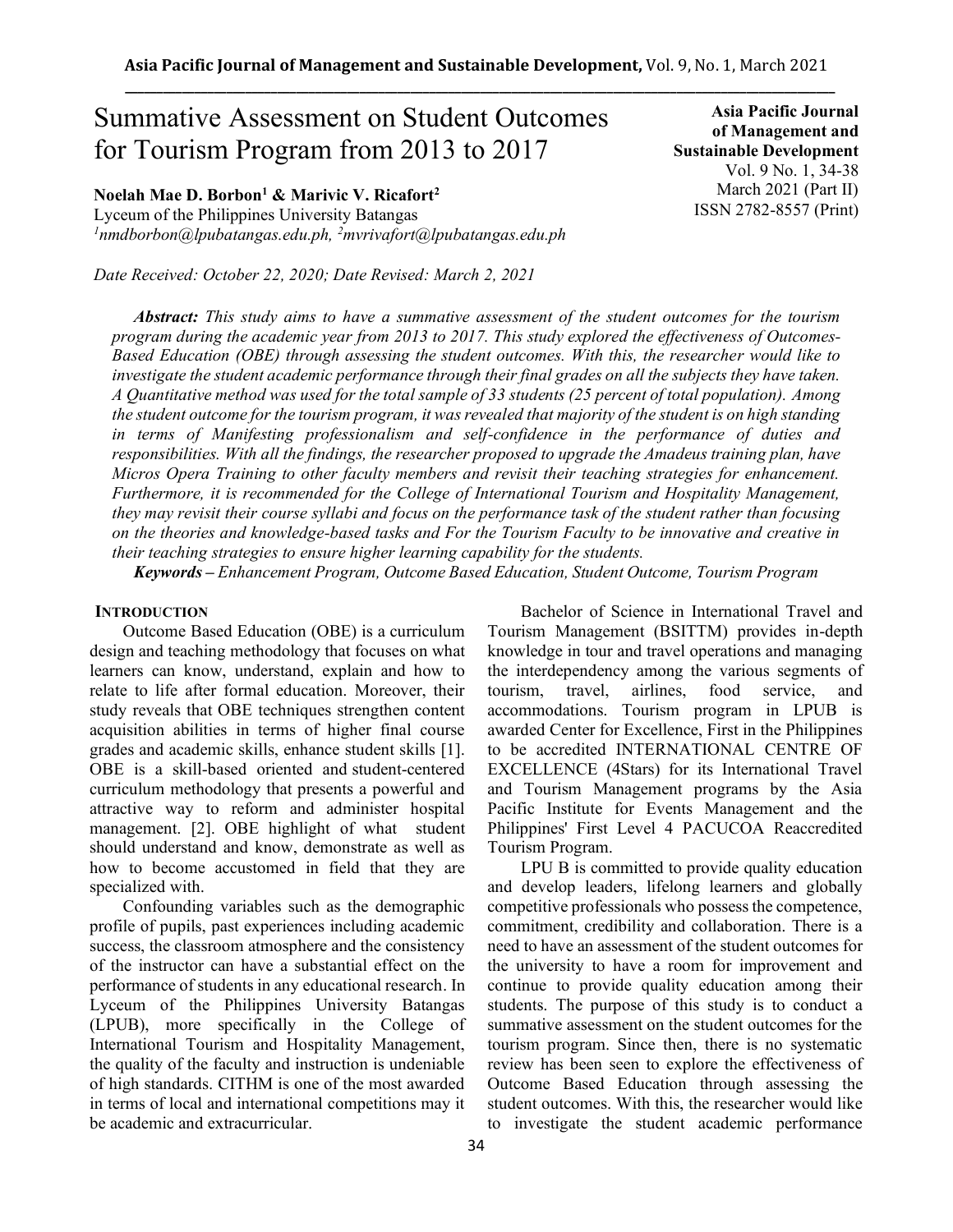through their final grades on all the subjects they have taken from 2013 to 2017.

# **OBJECTIVES OF THE STUDY**

This research aims to conduct a summative assessment on the student outcomes for the tourism program during the academic year of 2013 to 2017. More specifically, the study aims to assess the student outcomes for the tourism program. As an output, the researcher will propose an action based on the result of the study for further development of the tourism program.

## **MATERIALS AND METHODS**

This study used a quantitative descriptive design to assess the student outcomes for the tourism program. Descriptive research is described as a method of study that explains the features of the population or phenomena being analyzed. The participants of the study were the students under the Bachelor of Science in International Travel & Tourism Management Batch 2013-2017. A total sample of 33 students (25 percent of total population) was assessed.

Once proposed topic is approved by the research committee and the University President, the researcher sought the approval of the dean to collect the necessary data which are the final grade of the student to the subjects that they took since 2013-2017. After which, the researcher tallied the grades per subject and was able to have the summary assessment per student outcome Moreover, the researcher assured the full confidentiality of the grades as the names of the students were hidden during the data encoding. The collected data were tallied, encoded and interpreted using average from the grades of the students rank was in the study.

The researcher assured, in compliance with the Code of Ethics, that all information to be collected from the respondents was being granted free consent, entirely voluntary consent from its respondents. The investigator has assured that in order to achieve an appropriate response from them, there is a strong reverence and value for the honesty of their participants in the treatment.

# **RESULTS AND DISCUSSION**

First in the rank is student outcome E. Manifest professionalism and self- confidence in the performance of duties and responsibilities. Followed by student outcome C and H. Speak articulately and express themselves clearly both oral and written and

Ability to conceptualize products, ideas and systems in hospitality businesses.

|                                                                    | Table 1 Summary Table on Student Outcome Assessment |                         |  |
|--------------------------------------------------------------------|-----------------------------------------------------|-------------------------|--|
| $\alpha$ $\alpha$ $\alpha$ $\beta$ $\beta$ $\beta$ $\beta$ $\beta$ |                                                     | $C \cdot 1$ $D \cdot 1$ |  |

| <b>Student Outcome (SO)</b>                    | Grade | Rank |  |  |
|------------------------------------------------|-------|------|--|--|
| SO A: To be able to acquire basic knowledge    |       |      |  |  |
| and to perform basic tasks as a tour guide     | 89    | 9    |  |  |
| travel agent cabin crew and front liner of the |       |      |  |  |
| tourism and hospitality industry               |       |      |  |  |
| SO B: Perform and adjust to technological      |       |      |  |  |
| advancement and services of international      | 88    | 10   |  |  |
| using the different<br>standards<br>General    |       |      |  |  |
| distribution system                            |       |      |  |  |
| SO C: Speak articulately and express           | 91    | 2.5  |  |  |
| themselves clearly both oral and written       |       |      |  |  |
| SO D: Apply knowledge of different theories    |       |      |  |  |
| and principles in the areas of travel and      | 90.5  | 5.5  |  |  |
| tourism operations                             |       |      |  |  |
| SO E: Manifest professionalism and self        |       |      |  |  |
| confidence in the performance of duties and    | 93    | 1    |  |  |
| responsibilities                               |       |      |  |  |
| <b>SO</b> F: Conduct research in the field of  |       |      |  |  |
| tourism and hospitality industry and utilizing | 90    | 5.5  |  |  |
| the result of community development            |       |      |  |  |
| SO G: Observe the tourism policy and           |       |      |  |  |
| international laws and code of ethics in the   | 91    | 2.5  |  |  |
| practice of student profession                 |       |      |  |  |
| SO H Ability to conceptualize products ideas   | 90    | 5.5  |  |  |
| and systems in hospitality businesses          |       |      |  |  |
| SO I: Ability to establish hospitality related | 90    | 5.5  |  |  |
| business                                       |       |      |  |  |
| Demonstrate respect to different<br>SO J:      |       |      |  |  |
| cultures and nationalities and awareness of    | 90    | 5.5  |  |  |
| social issues in the community                 |       |      |  |  |
| <b>Composite Mean</b>                          | 89.66 |      |  |  |

Practice based education and professionalism is an important student outcome. This is a phenomenon of several different ways that expresses itself. It varies according to the students' personal characteristics, the degree of their careers, the areas of practice, the intentionality of their study, and the formalization of the practices of learning. The concern is whether technical skill principles have helped to practice professional and practice-based learning [3]. Furthermore, Tourism and and hospitality industry faces a wide variety of worldwide competitions. This is one of the biggest and fastest-growing markets in the world. It is currently placed next to the government as the biggest employer in the world; it offers numerous jobs in diverse fields, such as hotels and restaurants [4].

The students can communicate fluently through simulations and interviews ranked first. One of the teaching and learning strategies provided by the college to have frequent class reporting, individual class recitation and group interactive discussion so that the students will be able to develop their communication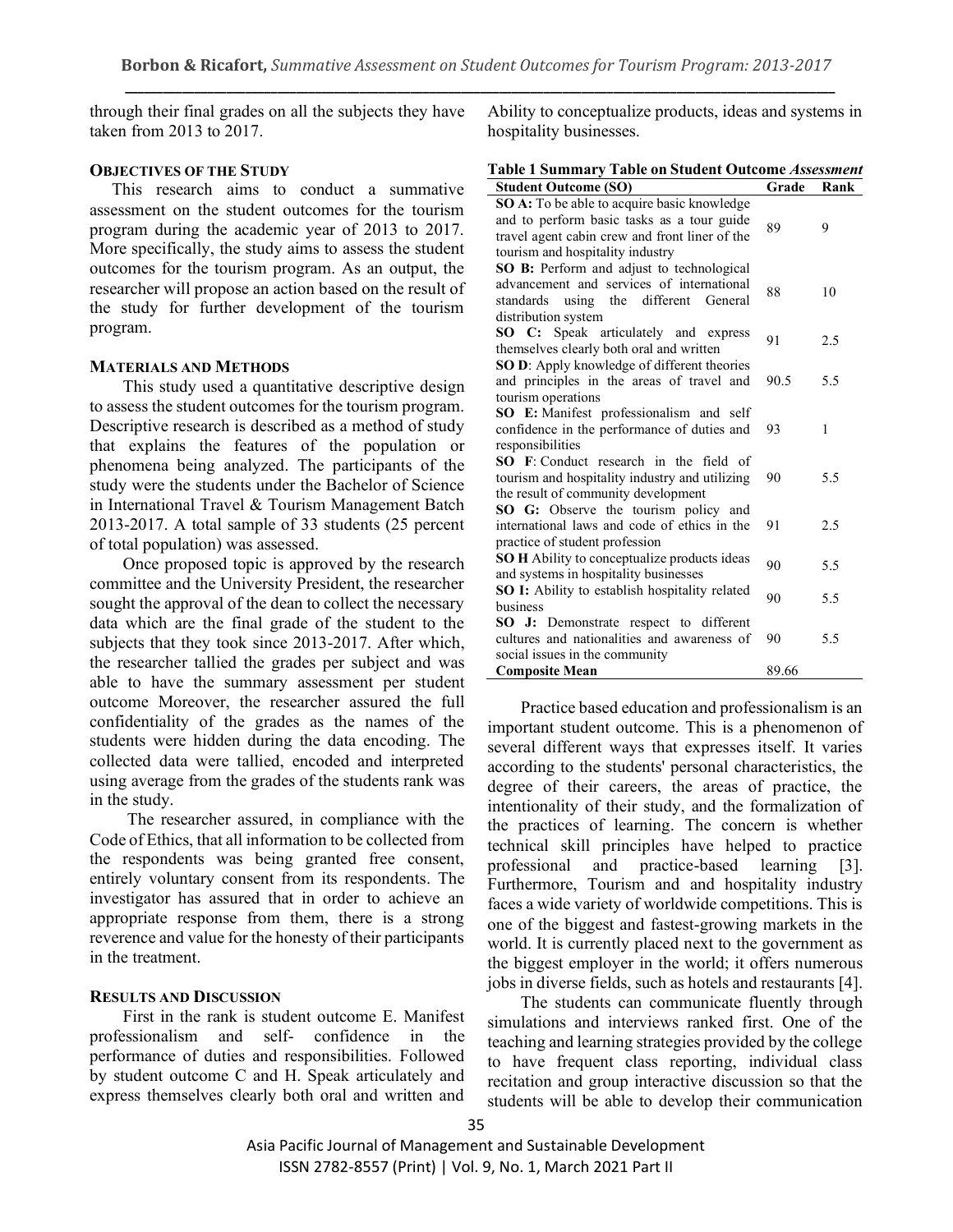skills orally. This is an important skill for tourism students since they will be exposed in the industry using this skill. Furthermore, Based on the study of Sydorenko [5], participants and respondents learned material and communicative method from experienced speakers, and their experiences in scenario-based simulations demonstrated greater pragmatic understanding and improvements over time in oral development. Also, in the study of Kwon, [6] In a simulated social simulation environment, it explains how the amount of graphical realism required can be therapeutically helpful in reducing job interview anxiety by exposure. Inside a high-quality immersive environment that is like professional augmented reality, the virtual work interview simulation will offer a convincing mock job interview. People not only need to be able to pronounce tones, sentences, and phrases accurately in compliance with the reasonably static laws of a given language in order to speak meaningfully in real-world conversations, but they need to be able to do so in a socially acceptable way at the time of speaking [7].

Moreover, students were able to produce or develop new ideas. This has been made possible for students to develop tourism marketing plans, tourism development plan, business plan and research. One of several greatest issues hospitality educators currently face is determining clear objectives and goals for the education system to the constantly changing demands of the business. It is essential to understand the connection between what is taught to students and what the industry expects from the graduates being hired. Shift is an agreed and required part of doing business in the hospitality industry. Hospitality managers must be able to position their company to be flexible enough to be competitive in today's environment, whether it be to stay ahead of the curve in anything from product creation to newly passed regulations. Hospitality programs must have the requisite opportunities for their learners to excel in the ever-changing environment [8].

While numerous efforts to incorporate professional learning systems focused on competence were highly criticized, later advances in the philosophy of professionalism and research provided new perspectives that stressed the interdisciplinary meaning of competence within professional practice. It has helped to chart specialist areas from both a domainspecific and a general behavioral viewpoint. [3]. On the other hand, by applying their realistic learning in the workplace, students gain useful knowledge, improve their abilities to communicate with fellow staff, clients

and management, and figure out in which way they want to guide their careers [8].

Also, Yuksel and Culha, [9] recommended some Techniques were likely to be perceived acceptable if the learners were hopeful about a tourist industry approach to support themselves, local residents would be active participants in the growth of tourism. In various avenues and modes of human life, learning takes place. In essence, formal schooling from educational institutions is the right place for gaining relevant knowledge and expertise for future work [10]. It is important to be familiar with these policies and laws, for the tourism students to be more ethically and lawfully aware with the tourism industry. More so, the students will be future tourism practitioners, they needed to be knowledgeable in this area.

On the other hand, least in the rank is student outcome by using the various General Delivery Networks to operate and respond to technical innovation and facilities of international standards. In the second year of tourism students are opted to undertake the Amadeus e learning program and at the end of it they are expected to pass the certification. Faculty experts for Amadeus underwent 5-day intensive Amadeus training to make them competitive enough to teach the students with the Basic Amadeus skills of creating a reservation. Over the previous years, there is a high percentage of passing rate and for those who failed have another chance to retake the exam on the next batch. Tourism students are expected to demonstrate skills in AMADEUS and Micros-opera and to let the students apply the acquired learning through on the job training. There is one course subject for tourism students to learn and apply the basic principles for Amadeus and Micros Opera. They were able to have hands -on experience in using this system so that by the time they need to apply this on their on the job training and even in the future for their work field, they will be able to confidently execute these computer skills.

As technology becomes rapidly the catalyst of growth enhancement and market prospects for firms in the 21st century, tourism and hospitality education and training must discuss these changes and aim to strengthen the capacity of potential management to use a range of IT technologies and techniques to maximize the effectiveness and responsiveness of their company in the global economy [11]. Also, Technologies turn tourism business management and advertisement from a stagnant and functional context (where managers and visitors use innovations as tools) to a revolutionary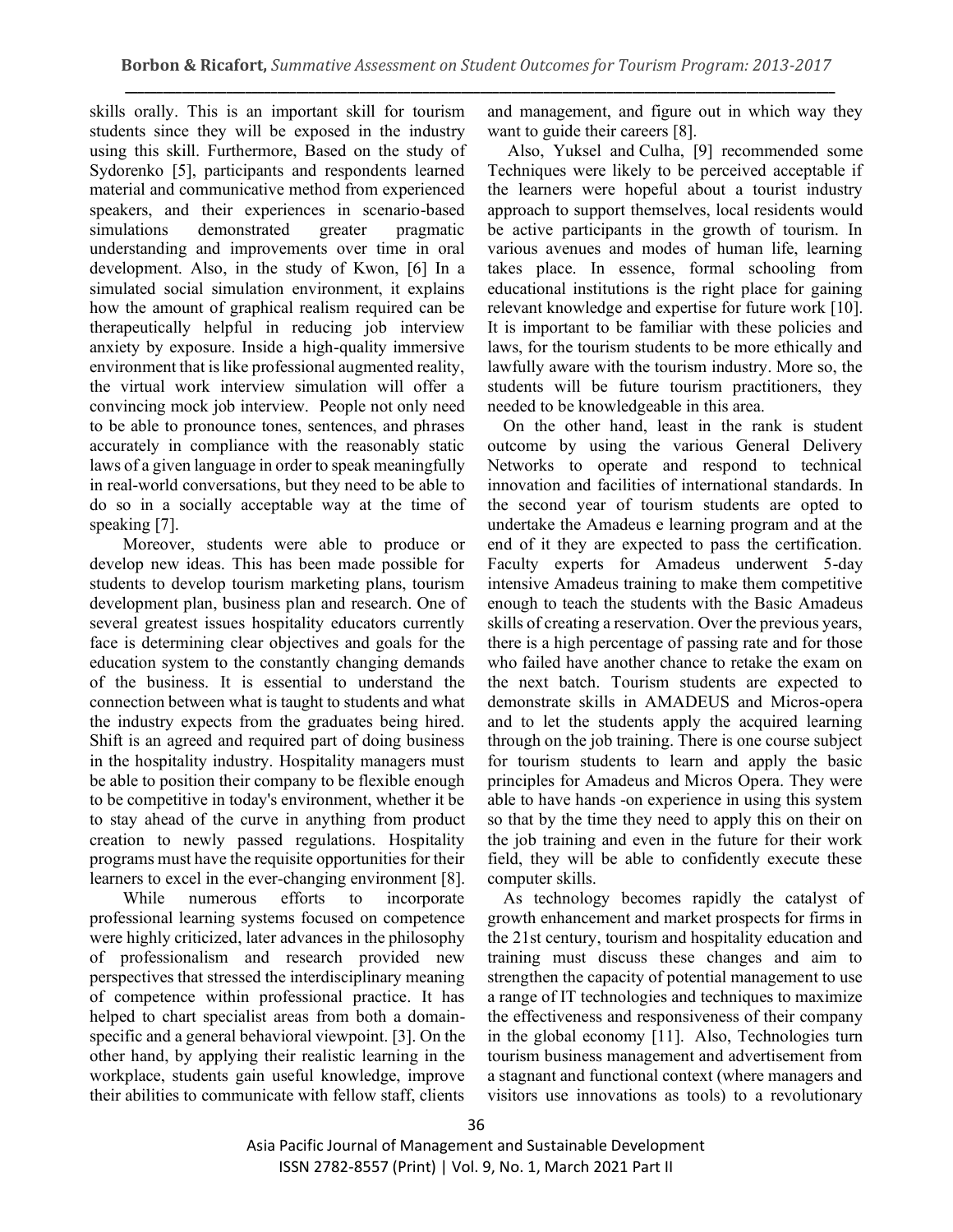conceptual framework by influencing and shaping technology by tourism sector and stakeholders [12].

As tourism students where they are expected to acquire basic knowledge, learning the basic principles and concepts in relation to Tour guiding, Travel Services, Front Office Services and Food and Beverage Operations is very important. Teacher assured before conducting practical exams, demonstrations and assessment all concepts and principles must be understood firsts by the student. The results revealed based on the study of Gine [13], The professionalization of educators focuses more on developing practitioners' technical strengths, awareness, mindset, integrity and transparency. Professionalization has a range of licensing, qualification, evaluation, certification and continuing special learning programs as conducted in the Philippines. In addition, TESDA's evaluation and qualification mandate aims to decide if a graduate or a worker is able to meet the expected expectations in the workplace on the basis of established standards. This guarantees the efficiency, quality and global competitiveness of the workforce [14]. A study of Silitonga [15] stated that National credentials are required to offer guidelines to enable human capital to promote lifelong learning in one region.

# **CONCLUSION AND RECOMMENDATION**

The result of the study revealed that tourism students are able to perform all these student outcomes most especially being confident and professional in performing duties of a tourism practitioner through speaking and expressing themselves both in oral and written as they were also knowledgeable in the tourism laws and code of ethics. However, there is a need to for improvement in enhancing their GDS skills in relation to Amadeus and performing computer skills more specifically in Micros Opera. As well as upgrading their knowledge and skills to perform basic tasks as a tour guide, travel agent, cabin crew and front liner of the tourism and hospitality industry.

For the College may revisit their course syllabi and focus on the performance task of the student rather than focusing on the theories and knowledge-based tasks. For the Tourism Faculty Members, they may be innovative and creative in their teaching strategies to ensure higher learning capability for the students.

For the Lyceum Tourism Society, they may conduct semestral or monthly tutorial to help those students who are finding it hard to cope up in the lessons and they may also conduct student activity to actualize all the learning they got it from the classroom to the actual tourism field.

| <b>Key Result Area</b>                                                          | <b>Action Plan</b>                                                                                                                                                                                                                                                                                    | <b>Person Concerned</b>                                                               |
|---------------------------------------------------------------------------------|-------------------------------------------------------------------------------------------------------------------------------------------------------------------------------------------------------------------------------------------------------------------------------------------------------|---------------------------------------------------------------------------------------|
| To be able to<br>enhance the skills<br>in AMADEUS and<br>Micros-opera.          | <b>Upgrading of AMADEUS Training Plan</b><br>From Basic Reservation to Amadeus Advance Online Program where<br>it includes Amadeus reservation essentials, Amadeus Fare Basics,<br>Amadeus Electronic Ticketing Basics.<br><b>Faculty Development</b><br>Amadeus and Micros Opera training to faculty | CITHM Tourism<br>Faculty and<br><b>Students</b><br>Amadeus<br>Corporate<br>University |
|                                                                                 | <b>Enhancement of Teaching Strategy</b><br>Application of MICROS Opera during their Front Office Service<br>practical exam                                                                                                                                                                            |                                                                                       |
| To be able to apply<br>the acquired<br>learning through on<br>the job training. | <b>Enhancement of OJT Program</b><br>Deployment of Students to appropriate Tourism and Hospitality<br>Establishment that is aligned to their Program where in it will<br>properly enhance their tour guiding skills and travel services.                                                              | Internship Office<br><b>CITHM Faculty</b><br>and Students                             |
|                                                                                 | <b>Enhancement of Teaching Strategies</b><br>Emphasizing on the skills of the students with the use of collaborative<br>group work and practical activities that will focus on the knowledge<br>learned put into practice.                                                                            |                                                                                       |

#### **Table 2. Proposed Action Plan**

37